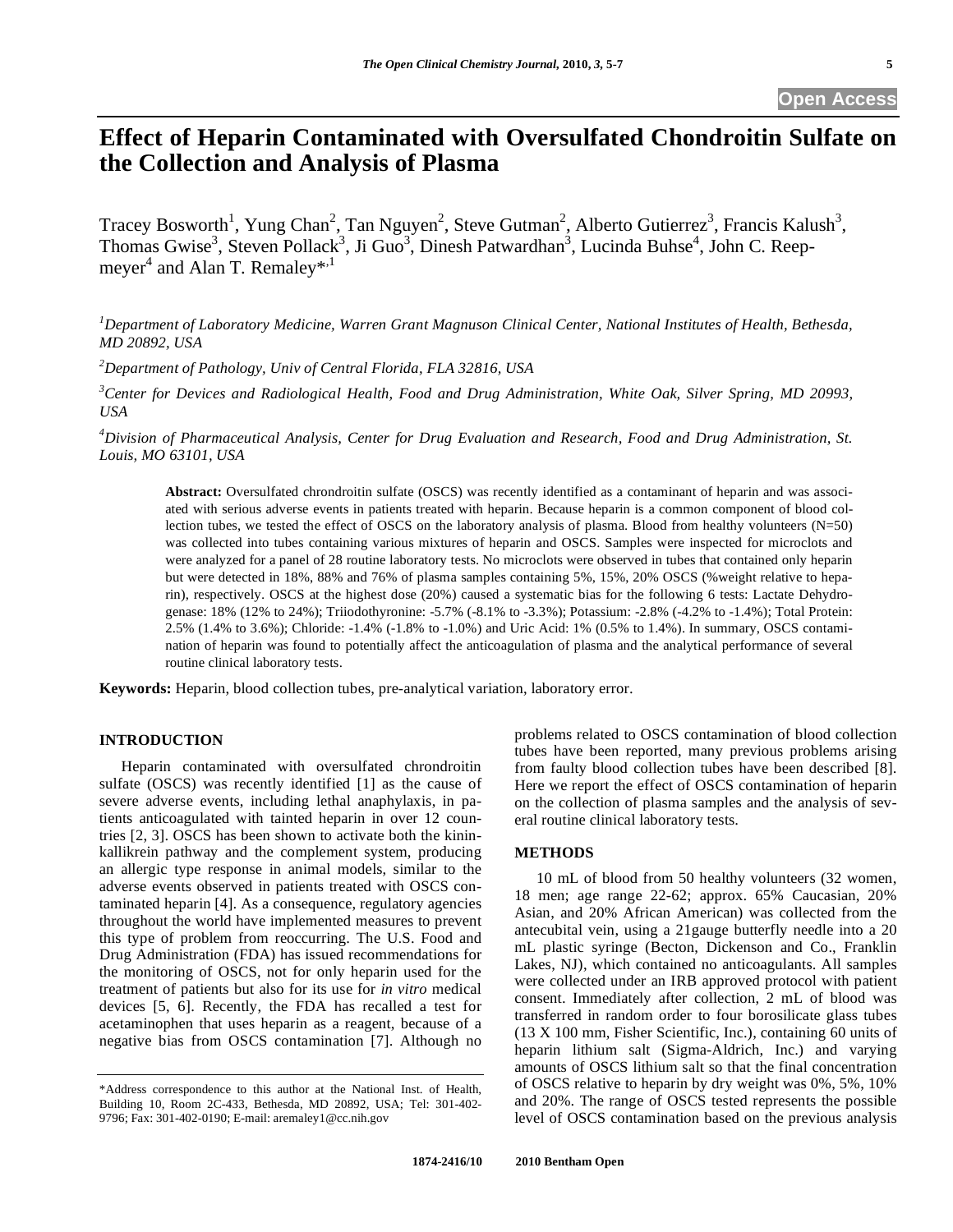of contaminated lots of heparin (1-3). OSCS was produced from Chondroitin Sulfate (Chondroitin Sulfate A, sodium salt, from bovine trachea, Sigma-Aldrich catalog no. C9819, lot 087K1416), as previously described [9] and was analyzed for the extent of sulfation and purity by elemental analysis, NMR, and capillary electrophoresis. After mild vortexing, the samples were centrifuged at 3200 x g for 10 minutes; plasma was removed and stored in 13 x 100 mm Synchron Microtube™ (Beckman Coulter Inc, Palo Alto, CA) sample cups. After 1 h at room temperature, the plasma samples were visually inspected for microclots by holding the samples up to a light and observing small opaque clots, which were removed when detected with a wooden applicator stick. The samples were analyzed in singlet on a Beckman Coulter Synchron  $LX^{\circledast}$  20 general chemistry analyzer and a Siemens IMMULITE® 2500 immunoassay analyzer (Siemens, Berlin, Germany) for the standard 14 panel Comprehensive Metabolic Panel and the following immunoassay tests: thyroid stimulating hormone, free thyroxine, thyroxine, triiodothyronine, free triiodothyronine, total testosterone, dehydroepiandrosterone sulfate, cortisol, thyroxine-binding globulin, progesterone, estradiol, sex hormone binding globulin, Cpeptide, and ferritin. The data were analyzed by a linear mixed effect model, treating subjects as random effects, thus controlling for random variation in test results from the different subjects. Model assumptions were checked, using residual plots. The Bonferroni method was used to conservatively adjust the significance level to  $P < 0.001$  to account for multiple comparisons from the 28 tests analyzed.

## **RESULTS AND DISCUSSION**

 To test the effect of OSCS, blood was collected from patients with tubes containing heparin plus increasing amounts of OSCS to represent the possible range of contamination reported [1-3]. No microclots were observed in the 50 samples that contained only heparin but were detected in 18%, 88% and 76% of the aliquots (N=50) that contained 5%, 15%, 20% of OSCS, respectively. Although OSCS was recently identified to be a weak anticoagulant, when mixed with heparin, it was found to interfere with the ability of heparin to act as an anticoagulant [10]. Highly sulfated polysaccharides like OSCS can even promote *in vitro* clotting, by inducing contact activation [4]. Microclots can pose a significant problem, particularly in instrument without clot detectors, because they can result in spurious laboratory results by partially blocking the aspiration of samples by automated analyzers.

 In addition to interfering with anti-coagulation, OSCS contamination was found at the highest dose but not at lower doses to cause either a statistically significant negative or positive bias for the 6 out of 28 laboratory tests evaluated (Table **1**). The mean biases introduced by 20% OSCS were relatively small and ranged from  $-5.7\%$  to  $+18\%$ , which were all smaller than the coefficient of variation for these assays except for lactate dehydrogenase (inter-assay CV 6-12%). The observed biases, although statistically significant, were below the medically allowable error for these tests, as defined by the Clinical Laboratory Improvement Act of 1988 [11]. It is important to note, however, that when compounded by other pre-analytical and analytical errors, small errors can still lead to differences in the interpretation of test results. The mechanism for the interference of OSCS on these tests is not known, but it could be due to a matrix effect and or from the fact that polyanionic polymers, such as OSCS, can bind a wide variety of substances and enzymes that are used as reagents in clinical laboratory assays [12]. A small subset of whole blood samples collected in OSCS containing tubes was also analyzed on a blood gas analyzer (ABL800Flex, Radiometer), and 20% OSCS had no perceptible effect on pH (7.40+.04 for control *vs*. 7.41+.05 for 20% OSCS;  $P=0.745$ ;  $N=3$ ), indicating that a non-specific change in pH from the OSCS did not contribute to the observed laboratory test changes.

 In summary, OSCS contamination of heparin was found to affect the anticoagulation of plasma samples and had a small effect on the analytical performance of several clinical laboratory tests. The ongoing surveillance for OSCS contamination of heparin, however, should prevent future problems arising from this issue. Based on these results, it will be important, as per current FDA recommendations, for companies that produce blood collection tubes to also determine the level of OSCS contamination for those tubes that are still in use but were produced prior to the recent monitoring of heparin for OSCS. Several tube manufactures have completed such analyses and found less than 1% OSCS contamination in their older lots of heparinized blood collection tubes and in one study found no clotting or analytical test problems from this low level of contamination [13]. Finally, it is important that physicians and in particular clinical laboratory personnel to be aware of this potential problem and to

| Assay          | <b>Control Mean</b> | 95% CI       | <b>OSCS Effect</b> | 95% CI         | p-value  | % OSCS Effect |
|----------------|---------------------|--------------|--------------------|----------------|----------|---------------|
| LD(U/L)        | 144                 | 134, 154     | $+26$              | 18.34          | < 0.0001 | $+18%$        |
| TP(G/dL)       | 6.8                 | 6.6.7.0      | $+0.17$            | 0.10, 0.25     | 0.0001   | $+2.5%$       |
| URIC $(mg/dL)$ | 5.3                 | 4.7, 5.9     | $+0.05$            | 0.03, 0.08     | < 0.0001 | $+1.0%$       |
| $CL$ (mmol/L)  | 111                 | 110.1, 111.2 | $-1.6$             | $-2.0, -1.1$   | < 0.0001 | $-1.5%$       |
| $K$ (mmol/L)   | 4.4                 | 4.2, 4.5     | $-0.12$            | $-0.18, -0.06$ | < 0.0001 | $-2.8%$       |
| $T3$ (ng/dL)   | 127                 | 118, 135     | $-7.2$             | $-10.2, -4.1$  | < 0.0001 | $-5.7%$       |

**Table 1. Effect of 20% OSCS on the Measurement of Analytes** 

Results were analyzed by a linear mixed effect model, treating subjects as random effects. OSCS Effect represents mean negative or positive bias from the control mean. % OSCS Effect is the mean bias as a percentage of the control mean. LD: lactate dehydrogenase, TP: total protein, URIC: uric acid, CL: chloride, K: potassium, T3: triiodothyronine.